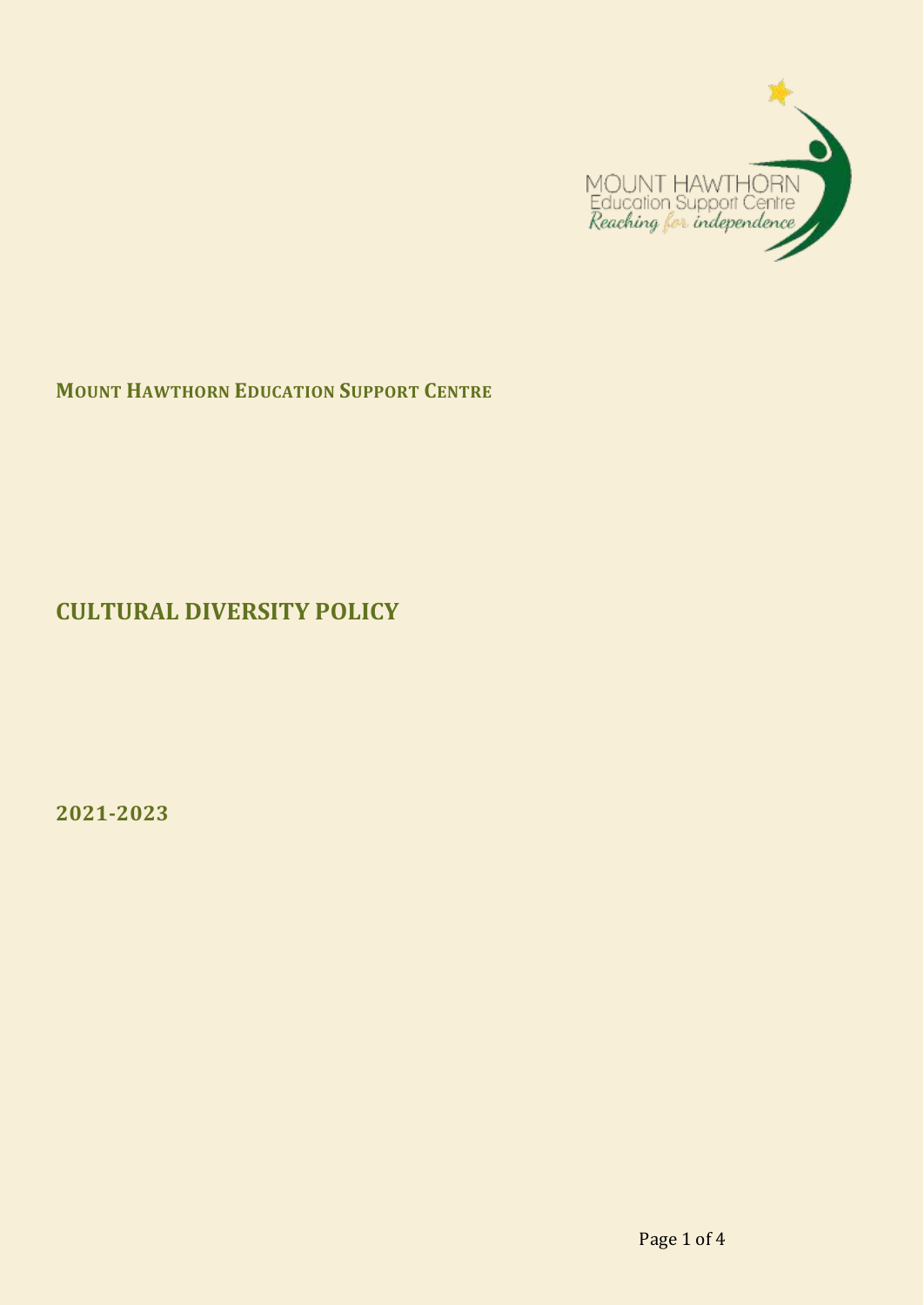## *Policy Statement*

Mount Hawthorn Education Support Centr (ESC) recognises, respects, promotes and celebrates the value of cultural diversity and will adopt and implement inclusive policies and strategies which advance cultural diversity as a positive force in the life of the school community.

#### *Context*

Mount Hawthorn ESC aspires to be a community characterized by inclusivity, understanding and empathy and ethical practice. The ESC recognizes the social and ethical dimensions of the questions it faces in teaching and learning and is guided by a fundamental concern for justice and equity, and for the dignity of all human beings.

The ESC expresses its distinctive identity by creating a welcoming community of staff and students that

- reflects its ethos
- values and celebrates the diversity of the ESC community
- expresses a commitment to access and equity
- demonstrates ethical conduct
- highlights the primary values of human respect, dignity and freedom
- appreciates the importance of cross-cultural knowledge
- demonstrates acceptance of cultural diversity
- aims to ensure that the diverse nature of Australian society is reflected in all aspects of its employment and education.

A commitment to cultural diversity embodies sensitive and ethical appreciation and recognition of cultural differences.

*Policy objectives*

The objectives of this policy are for the ESC, in its working, teaching, learning and community engagement to:

- recognize and value the multicultural nature of Australian society and of the ESC community
- provide a diverse, flexible and creative teaching and work environment which acknowledges, supports, values and encourages cultural diversity and assists in the development of understandings of and insights into a range of cultures
- facilitate the contribution and successful participation within the Centre and its learning activities of students and staff from diverse cultural backgrounds
- emphasise the value of cultural diversity and strengthen its commitment to cultural inclusiveness
- educate students and staff so that they are capable of responding sensitively, sympathetically and justly in any cultural context
- attempt to redress any unfair, discriminatory or illegal practices which may result or have resulted directly or indirectly from cultural difference, identity and/or context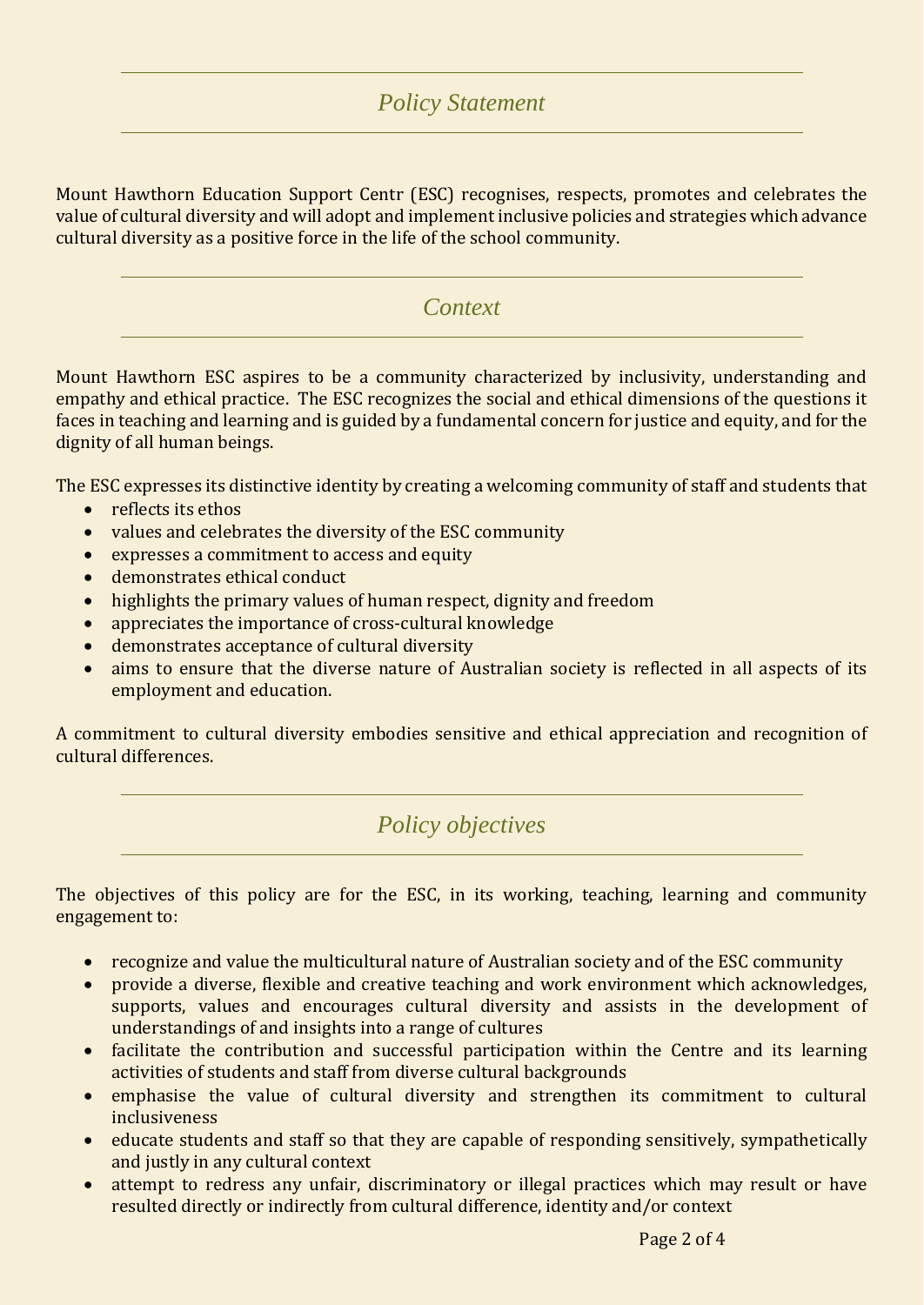promote cultural activities which celebrate the diversity of its staff and students

The Centre, in its various activities, including the development and application of policies which guide its operation, will be informed by its commitment to support of and sensitivity to cultural diversity.

## *Policy implementation*

In order to achieve the above policy objectives, the ESC will develop and adapt its policies, procedures and practices to integrate the principle of respect and support for cultural diversity. It is, however, recognized that resource constraints may affect the extent to which and/or timelines within which implementation of the strategies listed below can be achieved.

*Teaching and learning*

The ESC will develop strategies to fulfil its commitment to inclusive, cross-cultural perspectives in the design and delivery of curricula.

The principles of inclusive curriculum will be applied in the design and delivery of the curriculum and to teaching methodologies and methods of assessment used.

Teaching and learning activities, (including, but not limited to, curriculum design, content, delivery and assessment) will, when possible and given the limitations of our students:

assist in the transition of students facing a variety of linguistic, personal and intellectual challenges

- include cross-cultural content, value diversity, and respect and support culturally diverse approaches to learning and ways of understanding
- create an open and inclusive approach which values learning from others (particularly others from different cultural backgrounds) and respects diversity of perspectives
- be sensitive to relevant cultural protocols of subject groups, including language protocols, and generally is culturally appropriate
- be designed to engage students of diverse cultural backgrounds
- maintain a learning environment that forestalls marginalisation or isolation of students on the basis of cultural difference

The ESC will ensure that the curriculum supports a range of perspectives from groups of different cultural backgrounds, and a learning environment which is supportive of all students.

The ESC will promote the use of spoken and written language that is free from stereotyping or bias and inclusive in valuing diversity.

Professional development and learning opportunities will be structured having regard to the ESC's commitment to supporting cultural diversity.